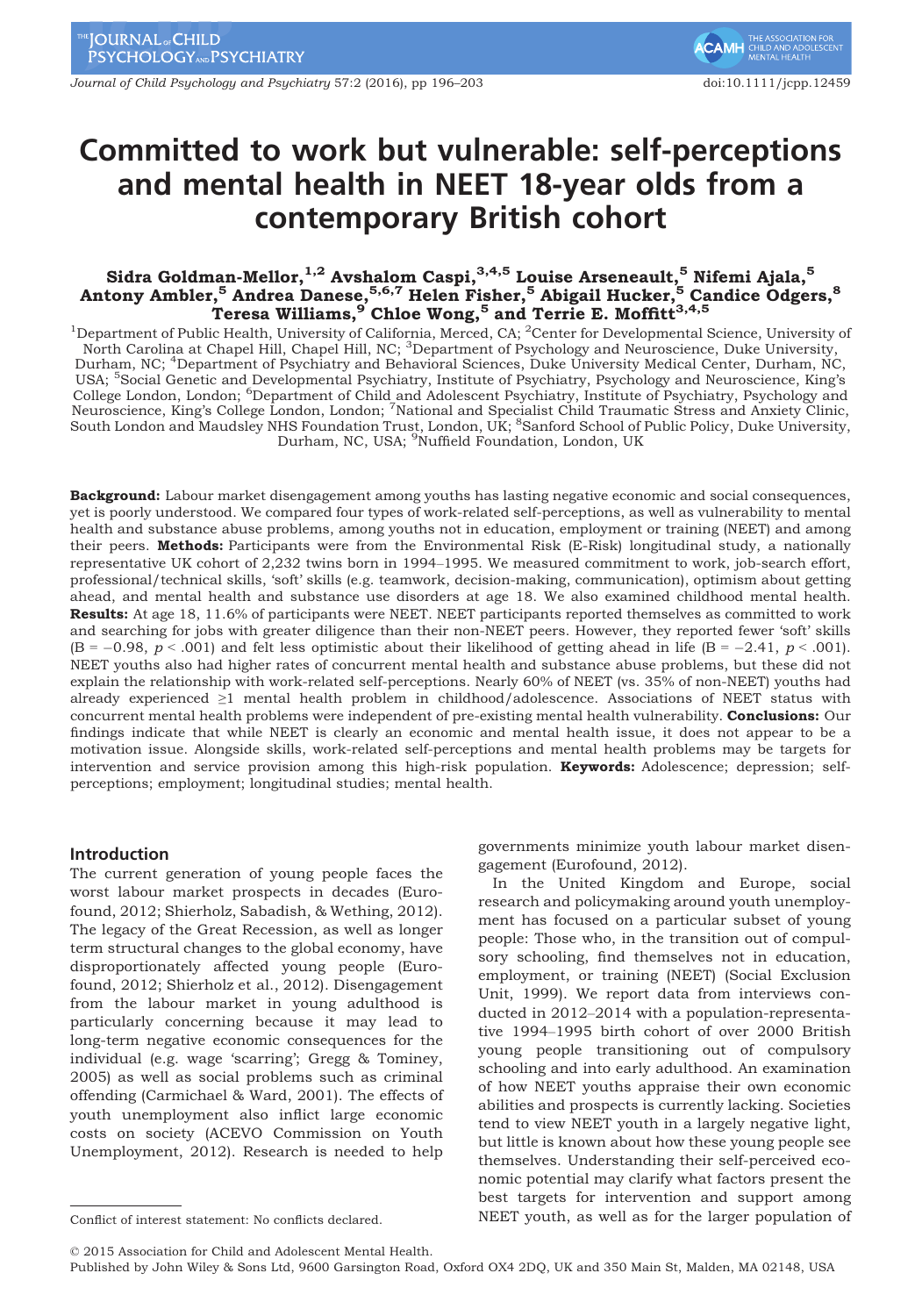young people who are trying to find their path forward in life.

The transition to young adulthood also coincides with the age of peak prevalence of psychiatric disorder, and young people on the margins of society are known to be at risk for mental ill-health (Baggio et al., 2015; Benjet et al., 2012; Bynner & Parsons, 2002; Patel, Flisher, Hetrick, & McGorry, 2007; Veldman, Reijneveld, Almansa Ortiz, Verhulst, & Bultmann, 2015; Waghorn, Chant, Lloyd, & Harris, 2011). It is thus crucial to understand whether NEET youths experience more than their share of mental health problems and substance abuse, and whether knowledge of their mental health histories can inform the services provided to them during this vulnerable period.

Here, we investigated how NEET status is related to self-reported commitment to work, job-search behaviour, skills and economic optimism. We also tested the hypothesis that NEET youth would have elevated rates of mental health and substance abuse difficulties. Our aim was not to establish the causal direction of any link between NEET status and mental health (which likely affect each other reciprocally). Rather, we think that the descriptive data here provide valuable, and otherwise scarce, insight into the lives of these young people, helping provide a needed evidence base for service provision and policymaking.

## Methods Study cohort

Participants were members of the Environmental Risk (E-Risk) study, which tracks the development of a birth cohort of 2,232 British children. The sample was drawn from a register of twins born in England and Wales in 1994–1995 (Trouton, Spinath, & Plomin, 2002). Full details about the sample are reported elsewhere (Moffitt, 2002). Briefly, the sample was constructed in 1999–2000, when 1,116 families with 5-year-old twins participated in home-visit assessments. The sample includes 55% monozygotic and 45% dizygotic same-sex twin pairs (49% are male). Families were recruited to represent the UK population of families with newborns in the 1990s, on the basis of residential location throughout England and Wales and mother's age. Teenage mothers were overselected to replace high-risk families selectively lost to the register through nonresponse. Older mothers having twins via assisted reproduction were underselected to avoid an excess of well-educated older mothers. Participants gave written informed consent after a complete description of the study. Ethical approval was granted by the Joint South London and Maudsley and the Institute of Psychiatry NHS Ethics Committee (UK).

At follow up, the study sample represents the full range of socioeconomic conditions in the UK, as reflected in the families' distribution on a neighbourhood-level socioeconomic index (ACORN [A Classification of Residential Neighbourhoods], developed by CACI Inc. for commercial use in Great Britain)(Odgers et al., 2012). ACORN uses census and other survey-based geodemographic discriminators to classify enumeration districts (~150 households) into socioeconomic groups ranging from 'wealthy achievers' (Category 1) with high incomes, large single-family houses and access to many amenities, to 'hard-pressed' neighbourhoods (Category 5)

© 2015 Association for Child and Adolescent Mental Health.

dominated by government-subsidized housing estates, low incomes, high unemployment and single parents. ACORN classifications were geocoded to match the location of each E-Risk study family's home. E-Risk families' ACORN distribution closely matches that of households nation-wide: 25.9% of E-Risk families live in 'wealthy achiever' neighbourhoods compared to 25.3% nation-wide; 5.3% versus 11.6% live in 'urban prosperity' neighbourhoods; 29.4% versus 26.9% live in 'comfortably off' neighbourhoods; 13.5% versus 13.9% live in 'moderate means' neighbourhoods; and 26.0% versus 20.7% live in 'hard-pressed' neighbourhoods. E-Risk under-represents 'Urban Prosperity' because such households are significantly more likely to be childless.

Follow-up home visits took place when study participants were aged 7 (98% participation), 10 (96%), 12 (96%), and, most recently in 2012–2014, at 18 years (93%). At the time of data collection, age 18 is when most young people in the United Kingdom would have completed compulsory schooling and attained legal adulthood. At age 18, E-Risk participants who did not participate in the study did not differ from those who did on initial age-5 measures of family socioeconomic status (SES)  $(\chi^2 = 0.86, p = .65)$ , IQ scores  $(t = 0.98, p = .33)$ , or internalizing or externalizing behaviour problems  $(t = 0.40,$  $p = .69$  and  $t = 0.41$ ,  $p = .68$  respectively). Home visits at ages 5, 7, 10 and 12 years included assessments with participants and primary caretakers; the visit at age 18 included interviews only with participants. Each twin was assessed by a different interviewer.

## Not in Education, Employment or Training

At the time of their age-18 interview, participants were classified as NEET if they reported that they were neither studying, nor working in paid employment, nor pursuing a vocational qualification or apprenticeship training. Participants were queried to ensure that NEET status was not simply a function of being on summer holiday, or of being a parent. Employment- and education-related queries were from the Longitudinal Study of Young People in England. This operationalization of NEET status follows that used by the UK Office of National Statistics and the International Labor Organization (Office for National Statistics, 2013).

#### Work-related self-perceptions

At age 18, we interviewed participants about their attitudes to work (e.g. 'Having a job means more to me than just the money', 'I would get bored without a job') and their job-search efforts. We also interviewed participants about their skill sets; specifically, whether they possessed professional/technical skills (e.g. computer programming, sales skills, construction skills) and 'soft' skills (behavioural competencies such as teamwork, decision-making, communication and leadership). Finally, we asked the participants about their future likelihood of getting ahead in life (e.g. 'If I work hard, I will get ahead', 'As I get older, things will get better'). Each work-related selfperception measure was a score derived from summing the participant's responses to the individual subqueries. Measures are described in more detail in Table S1.

#### Mental health and substance problems

Mental health and substance problems at age 18. Participants were evaluated at the age-18 interview for the presence of depressive disorder, generalized anxiety disorder, alcohol dependence, cannabis dependence and conduct disorder (at least moderate) over the previous 12 months according to Diagnostic and Statistical Manual of Mental Disorders (DSM-IV) criteria. For the generalized anxiety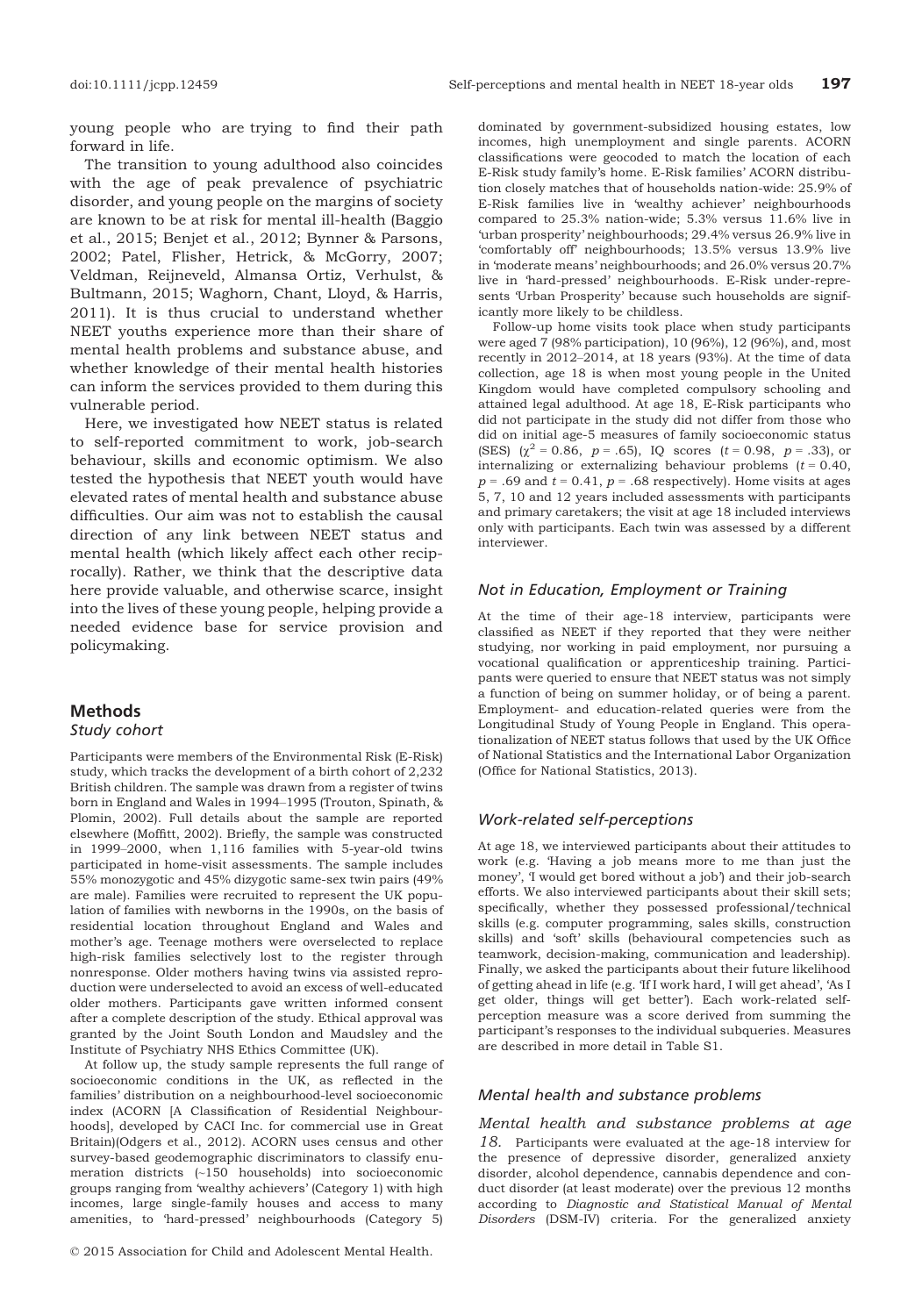disorder diagnosis, we did not require the 6-month symptom duration criterion because of the youth of our study sample. Assessments were conducted in face-to-face interviews using the Diagnostic Interview Schedule (Robins, Cottler, Bucholz, & Compton, 1995). The assessment of conduct disorder was conducted as part of a computer-assisted module.

Mental health and substance problems in childhood/adolescence. We considered attention-deficit/ hyperactivity disorder (ADHD) or conduct disorder to be present if the child had met criteria for these disorders at any of the age – 5, 7, 10 and 12 E-Risk assessments, because these disorders onset and become common during this childhood age period. As previously described (e.g. Polanczyk et al., 2010), at each assessment age, ADHD and conduct disorder were ascertained on the basis of teacher and mother reports of symptoms according to DSM-IV. Symptoms were reported for the preceding 6 months. Symptom endorsement was based on teachers' responses to a rating scale of symptoms in a mailed questionnaire, and, for parental reports, on their responses in a face-toface standardized interview.

By age 12, the children had grown old enough to ascertain depression, anxiety, and substance use, which tend to onset and become common as children enter adolescence. Children were interviewed with the 10-item Multidimensional Anxiety Scale for Children (MASC; March, Parker, Sullivan, Stallings, & Conners, 1997) and the Children's Depression Inventory (CDI; Kovacs, 1992a). Children scoring at or above the 95th centile on the MASC (score  $\geq$ 13) were categorized as having clinically significant anxiety (Fisher et al., 2012). Based on validation studies, a total score of ≥20 on the CDI was used to identify children with clinical depression (Danese et al., 2011; Kovacs, 1992b). Children were considered to engage in harmful substance use if they reported that they had tried drinking alcohol or smoking cigarettes on more than two occasions, or had tried cannabis, taken pills to get high, or sniffed glue/gas on at least one occasion.

Lastly, we assessed childhood/adolescent suicidal behaviour using measures from the age-12 and age-18 phases of the study. At age 12, participants' mothers were asked whether each child had ever deliberately harmed him/herself or attempted suicide in the previous 6 months (Fisher et al., 2012). (We asked only mothers to report at this age because of ethical considerations.) Mothers' descriptions of the event were later coded by an independent rater. At the age-18 interview, participants were interviewed about suicide attempts occurring between ages 12 and 18, using a life calendar. We used a 5-year reporting period for this behaviour because suicide attempt is a rare event. Interviewers differentiated between suicide attempts and nonsuicidal self-harm; for this analysis we focus on incidents accompanied by self-reported intent to die. The age-12 and age-18 reports were combined into one dichotomous variable indicating whether the participant had engaged in any suicidal behaviour between ages 12 and 18.

## Childhood covariates

All analyses controlled for participants' childhood socioeconomic context. Family SES was defined using a standardized composite of parents' income, education and social class ascertained at childhood phases of the study, which loaded significantly onto one latent factor (Trzesniewski, Moffitt, Caspi, Taylor, & Maughan, 2006). Neighbourhood-level socioeconomic index was defined using the ACORN classification as described above.

A clinical question is whether work-related self-perceptions and concurrent mental health problems continue to be associated with NEET status once measures of early-life ability are taken into account. For these analyses, we additionally controlled for participants' childhood intelligence and reading skill. Intelligence was individually tested at age 5 using a short

form of the Wechsler Preschool and Primary Scale of Intelligence-Revised (WPPSI-R; Wechsler, 1990) comprising Vocabulary and Block Design subtests. IQs were prorated (i.e. the full-scale IQ score was estimated from two subscales) following procedures described by Sattler (1992, pp. 998–1004). Reading skill was individually tested at age 10 using the Test of Word Reading Efficiency (TOWRE; Torgesen, Wagner, & Rashotte, 1999), which measures children's ability to recognize whole words, to pronounce them quickly and accurately, and to sound out unfamiliar words (Trzesniewski et al., 2006). Raw scores were standardized and grouped into ranked categories following procedures described by Torgesen et al. (1999).

#### Statistical analysis

First, we tested whether NEET study participants showed differences in work-related self-perceptions at age 18 compared to their non-NEET peers, using ordinary least-squares regression models with robust standard errors. Second, we tested whether NEET participants were more likely than their peers to have concurrent mental health problems at age 18. Following the recommended approach (Cummings, 2009), these sets of models used modified Poisson regression models with robust standard errors to estimate NEET youths' risk ratios for poor mental health. All models controlled for participants' sociodemographic characteristics [sex, family SES and neighbourhood socioeconomic context (ACORN classification)], childhood IQ and childhood reading skill. Next, we evaluated whether NEET youths were more likely than their peers to have had mental health and substance use problems in childhood/ adolescence, using logistic regression models to estimate odds ratios and adjusting for participants' sociodemographic characteristics. Analyses were conducted in Stata (v12.1, Stata-Corp LP, College Station, TX) and accounted for nonindependence of the clustered twin observations using the Huber/White variance estimator (Williams, 2000).

#### Results

At age 18, approximately one in nine E-Risk study participants (11.6%,  $n = 239$ ) were neither studying nor working, and were classified as NEET (Table 1; see Table S2 for additional descriptive data on participants' education and work activities at age 18). NEET youths were significantly more likely than their non-NEET peers to come from families of low SES and poor neighbourhoods (Table 1), as previously established (Eurofound, 2012). Nevertheless, in keeping with other surveys, approximately onethird of NEET youths were from non-disadvantaged

Table 1 Demographic characteristics of non-NEET and NEET E-Risk youth

| Not NEET<br>$(n = 1,827)$          | <b>NEET</b><br>$(n = 239)$ | р       |
|------------------------------------|----------------------------|---------|
| 954 (52.2%)                        | 131 (54.8%)                | .450    |
| 535 (29.3%)                        | 156 (65.3%)                | < 0.001 |
| ACORN neighbourhood classification |                            |         |
| 483 (27.9%)                        | 28 (12.2%)                 | < 0.001 |
| 86 (5.0%)                          | $8(3.5\%)$                 |         |
| 522 (30.2%)                        | 56 (24.5%)                 |         |
| 228 (13.2%)                        | 42 (18.3%)                 |         |
| 411 (23.8%)                        | 95 (41.5%)                 |         |
|                                    |                            |         |

© 2015 Association for Child and Adolescent Mental Health.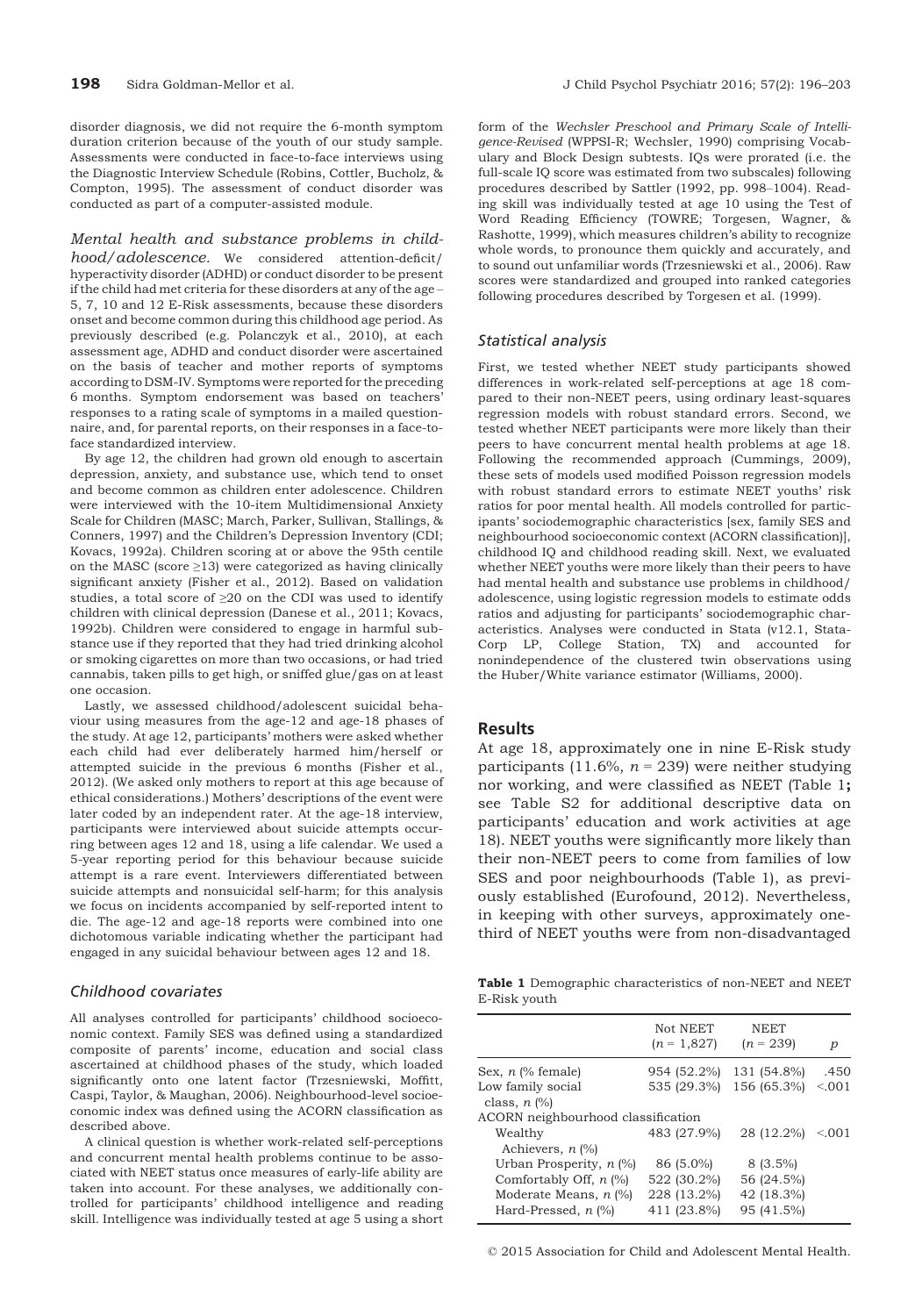to get ahead

|                               | Not NEET<br>$(n = 1,827)$<br>Mean (SE) | <b>NEET</b><br>$(n = 239)$<br>Mean (SE) | Model $A^*$ <sup>a</sup><br>B [95% CI] | Model $B^*$ <sup>b</sup><br>B [95% CI] |
|-------------------------------|----------------------------------------|-----------------------------------------|----------------------------------------|----------------------------------------|
| Commitment to work            | 9.79(0.07)                             | 9.39(0.23)                              | $-0.45$ [ $-0.98$ , 0.10]              | $-0.49$ [ $-1.03$ , 0.05]              |
| Job-search effort             | 4.94(0.06)                             | 5.73(0.16)                              | $0.72$ [0.33, 1.10]                    | $0.46$ [0.07, 0.84]                    |
| Professional/technical skills | 5.01(0.04)                             | 4.65(0.12)                              | $-0.17$ [ $-0.47$ , 0.13]              | $-0.30$ [ $-0.59, -0.004$ ]            |
| 'Soft' skills                 | 17.08 (0.06)                           | 15.87 (0.22)                            | $-0.98$ [-1.45, -0.50]                 | $-0.82$ [-1.29, -0.35]                 |
| Perceptions of ability        | 16.46 (0.07)                           | 13.24 (0.26)                            | $-2.41$ [-3.01, -1.81]                 | $-1.99$ [-2.56, -1.43]                 |
|                               |                                        |                                         |                                        |                                        |

Table 2 Work-related self-perceptions at age 18 among non-NEET and NEET youth

\*Coefficients are from OLS regression analyses with robust SEs, estimating the association between NEET status and work-related self-perceptions. The reference group for each model is non-NEET youth. p values are corrected for clustering of observations within twin pairs. Estimates in bold indicate a statistically significant association.

<sup>a</sup>Model controls for sex, IQ, reading ability, family social class, and ACORN neighbourhood classification.

b Model controls for sex, IQ, reading ability, family social class, ACORN neighbourhood classification and number of psychiatric diagnoses at age 18 (depression, anxiety, alcohol dependence, cannabis dependence and conduct disorder).

backgrounds (Department for Education, 2011). Of the 1,044 twin pairs seen at age 18, 98% had information on NEET status for both twins. Risk for being NEET was shared by monozygotic twins (tetrachoric  $r = .76$ , 95% CI = 0.65–0.87) and dizygotic twins ( $r = .62$ , 95% CI = 0.47–0.76), suggesting that NEET status was strongly influenced by family-wide environmental risk factors and not under strong genetic influence.

## Do NEET youth exhibit poorer work-related selfperceptions?

At age 18, NEET E-Risk participants largely viewed themselves as committed to work, and reported searching for jobs with more diligence than their non-NEET peers (Table 2, Model A). However, although NEET youth were engaged in looking for work, they appeared less prepared than their non-NEET peers to succeed in the labour force. NEET youths reported having fewer 'soft' skills (such as problem-solving, leadership, and time management) compared to non-NEET youths. Moreover, NEET youths were much more pessimistic than their non-NEET peers when reflecting upon their future likelihood of getting ahead in life.

We next examined whether these associations were attributable to NEET youths' concurrent mental health problems, which could bias their perceptions of their own abilities. Table 2, Model B shows that after controlling for number of psychiatric diagnoses at age 18, NEET participants continued to report greater job-search activity, fewer professional/technical and 'soft' skills, and greater pessimism about their economic futures.

#### Do NEET youth have worse mental health?

Eighteen-year-old NEETs had higher rates of all concurrent diagnosed psychiatric and substance disorders compared to their peers, and they were significantly more likely to smoke (Table 3, Model A).

© 2015 Association for Child and Adolescent Mental Health.

This 'snapshot in time' suggests that NEET youths are, on average, burdened to an excess degree by mental health and substance use problems.

In addition to concurrent mental health problems, we observed that NEET youth also tended to have had mental health problems earlier in life, prior to confronting the difficult transition into the labour force. Table 4 shows that 18-year-old NEET participants were, as children, more likely than their peers to have exhibited high levels of depression and to have been diagnosed with ADHD or conduct disorder. They were also more likely to have engaged in substance use and self-harm behaviour as young adolescents. These associations persisted after controlling for confounding sociodemographic variables. In total, more than half of NEET youths had already experienced a serious mental health problem by early adolescence (Figure 1).

We further examined whether the associations between NEET status and age-18 mental health problems were entirely attributable to pre-existing mental health vulnerabilities. Table 3, Model B shows that while the associations between NEET status and age-18 mental health problems were slightly reduced in magnitude after controlling for childhood mental health problems, they remained large and statistically significant in nearly all cases. These results suggest that even after accounting for prior vulnerability to poor mental health, as well as for childhood social class and ability (powerful predictors of both early mental health problems and educational success), NEET youths were at high risk for serious disorder.

## Sex differences

We evaluated sex differences by using interaction terms to assess whether the associations in Tables 2–4 varied between male and female E-Risk study members. Sex-specific results were very similar. The exception was diagnosis of generalized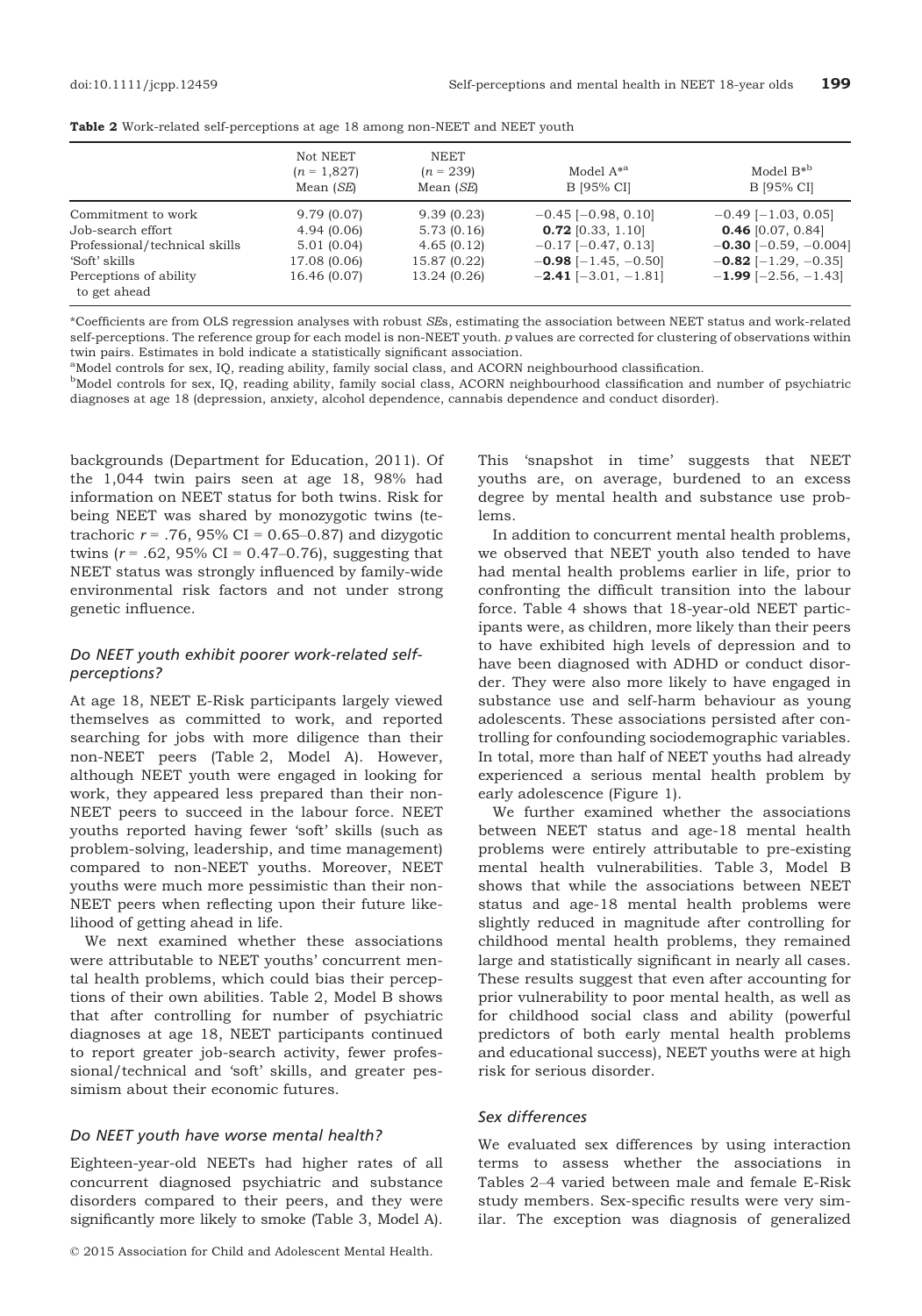|  |  | Table 3 Associations between NEET status and psychological disorder at age 18 |  |  |  |  |  |  |  |  |  |  |
|--|--|-------------------------------------------------------------------------------|--|--|--|--|--|--|--|--|--|--|
|--|--|-------------------------------------------------------------------------------|--|--|--|--|--|--|--|--|--|--|

|                              | Not NEET<br>$(n = 1,827)$<br>$N$ (%) with disorder | NEET<br>$(n = 239)$<br>$N$ (%) with disorder | Model $A^*$ <sup>a</sup><br>RR [95% CI] | Model $B^*$ <sup>b</sup><br>RR [95% CI] |
|------------------------------|----------------------------------------------------|----------------------------------------------|-----------------------------------------|-----------------------------------------|
| Major depressive episode     | 330 (18.1%)                                        | 84 (35.4%)                                   | 1.91 $[1.52, 2.41]$                     | 1.68 $[1.33, 2.13]$                     |
| Generalized anxiety disorder | $121(6.4\%)$                                       | 32 (13.5%)                                   | <b>2.11</b> [1.37, 3.25]                | 1.84 $[1.19, 2.86]$                     |
| Alcohol dependence           | 221 (12.1%)                                        | 42 (17.7%)                                   | 1.67 $[1.20, 2.34]$                     | 1.42 $[1.01, 2.01]$                     |
| Cannabis dependence          | 50 (2.7%)                                          | 39 (16.3%)                                   | <b>4.90</b> [2.91, 8.26]                | 3.93 [2.31, $6.68$ ]                    |
| Conduct disorder             | 241 (13.2%)                                        | 68 (29.1%)                                   | 1.90 $[1.47, 2.45]$                     | 1.46 $[1.12, 1.89]$                     |
| Daily smoker                 | 405 (22.2%)                                        | 135 (56.5%)                                  | <b>1.85</b> [1.55, 2.21]                | 1.51 $[1.27, 1.80]$                     |

\*Results show adjusted risk ratios with NEET status as the main predictor of each age-18 psychological disorder. The reference group for each model is non-NEET youth. p values are corrected for clustering of observations within twin pairs. Estimates in bold indicate a statistically significant association.

<sup>a</sup>Model controls for sex, IQ, reading ability, family social class and ACORN neighbourhood classification.

<sup>b</sup>Model controls for sex, IQ, reading ability, family social class, ACORN neighbourhood classification and number of childhood mental health problems (conduct disorder diagnoses made between ages 5 and 12; depression, anxiety and substance use at age 12; and suicidal behaviour between ages 12 and 18).

Table 4 Mental health problems in childhood/adolescence among non-NEET and NEET youth

|                                     | Not NEET                                 | <b>NEET</b>                            |                      |
|-------------------------------------|------------------------------------------|----------------------------------------|----------------------|
|                                     | $(n = 1,827)$<br>$N$ (%) with<br>problem | $(n = 239)$<br>$N$ (%) with<br>problem | OR [95% CI]*         |
| ADHD, ages $5-12$                   | 188 (10.4%)                              | 60 (25.9%)                             | $2.79$ [1.90-4.10]   |
| Conduct disorder,<br>ages $5-12$    | 251 (13.7%)                              | 73 (30.5%)                             | $2.36$ [1.62-3.44]   |
| Depression, age 12                  | 54 (3.0%)                                | 19 (8.3%)                              | $2.57$ [1.40–4.72]   |
| Anxiety, age 12                     | 99 (5.6%)                                | 22 (9.6%)                              | $1.38$ [0.81-2.37]   |
| Harmful substance<br>use, age 12    | 262 (14.8%)                              | 61 (26.8%)                             | 1.89 $[1.29 - 2.77]$ |
| Suicidal behaviour,<br>ages $12-18$ | 91 (5.0%)                                | 38 (15.9%)                             | 3.30 $[2.07 - 5.27]$ |

\*Results are from logistic regression analyses estimating NEET versus non-NEET participants' odds of having had each respective mental health problem in childhood, controlling for sex, family social class and ACORN neighbourhood classification. The reference group for each model is non-NEET youth. p values are corrected for clustering of observations within twin pairs. Estimates in bold indicate a statistically significant association.

anxiety disorder at age 18: Only male NEET youths were at significantly higher risk for this mental health problem  $(RR_{\text{adj}} = 3.11, p = .002)$ , although the association for female NEET youths trended towards significance (RR<sub>adj</sub>: 1.65,  $p = .083$ ).

## **Discussion**

This study suggests that the majority of contemporary 18-year-old NEET youths are endeavouring to find jobs and are committed to the idea of work. However, they feel hampered by their low skill levels and are discouraged about their future economic prospects. Compared to their peers, NEET youths are also contending with substantial mental health problems, including depression, anxiety, substance abuse and aggression control. Many of these youths already exhibited such mental health problems in

childhood, years before attempting to transition into the labour market. However, childhood psychological vulnerabilities do not fully explain the concurrent association between NEET status and poor mental health; nor do concurrent mental health problems explain the association between NEET status and work-related self-perceptions. Group differences in social class, IQ and reading ability also did not account for NEET youths' worse self-perceptions and mental health. This glimpse into the lives of NEETs indicates that while NEET is clearly an economic and mental health issue, it does not appear to be a motivational issue.

The goal of this report was not to infer causal relations between NEET status and mental health problems. Indeed, there is extensive evidence for reciprocal influence, including recent studies showing that childhood mental health problems precede and may lead to vulnerability to becoming NEET (Baggio et al., 2015; Catalano et al., 2011; Veldman et al., 2015). We think that NEET status and mental health problems often co-occur in young people while they make the transition from school to work because (a) the stress of wanting to work, but being unable to, can be harmful to mental health (Cook, 2006), (b) employers tend to preferentially hire applicants who seem healthier, especially when jobs are scarce (McGorry, 2013; Yelin & Katz, 1994) and (c) early manifestations of serious mental illness can include disengagement from education and employment (Scott et al., 2013). Similarly, there may be reciprocal influences between NEET status and selfperceptions if pessimism and lacking skills lead to being unemployed, while being unemployed fosters pessimism and prevents opportunities to master new skills. Moreover, we recognize that levels of opportunity for employment rise and fall in conjunction with national economic circumstances, and are not caused by the circumstances of individuals. This makes our findings particularly relevant for current unemployment-related policy efforts, as the NEET youths in our study are part of the 'lost generation'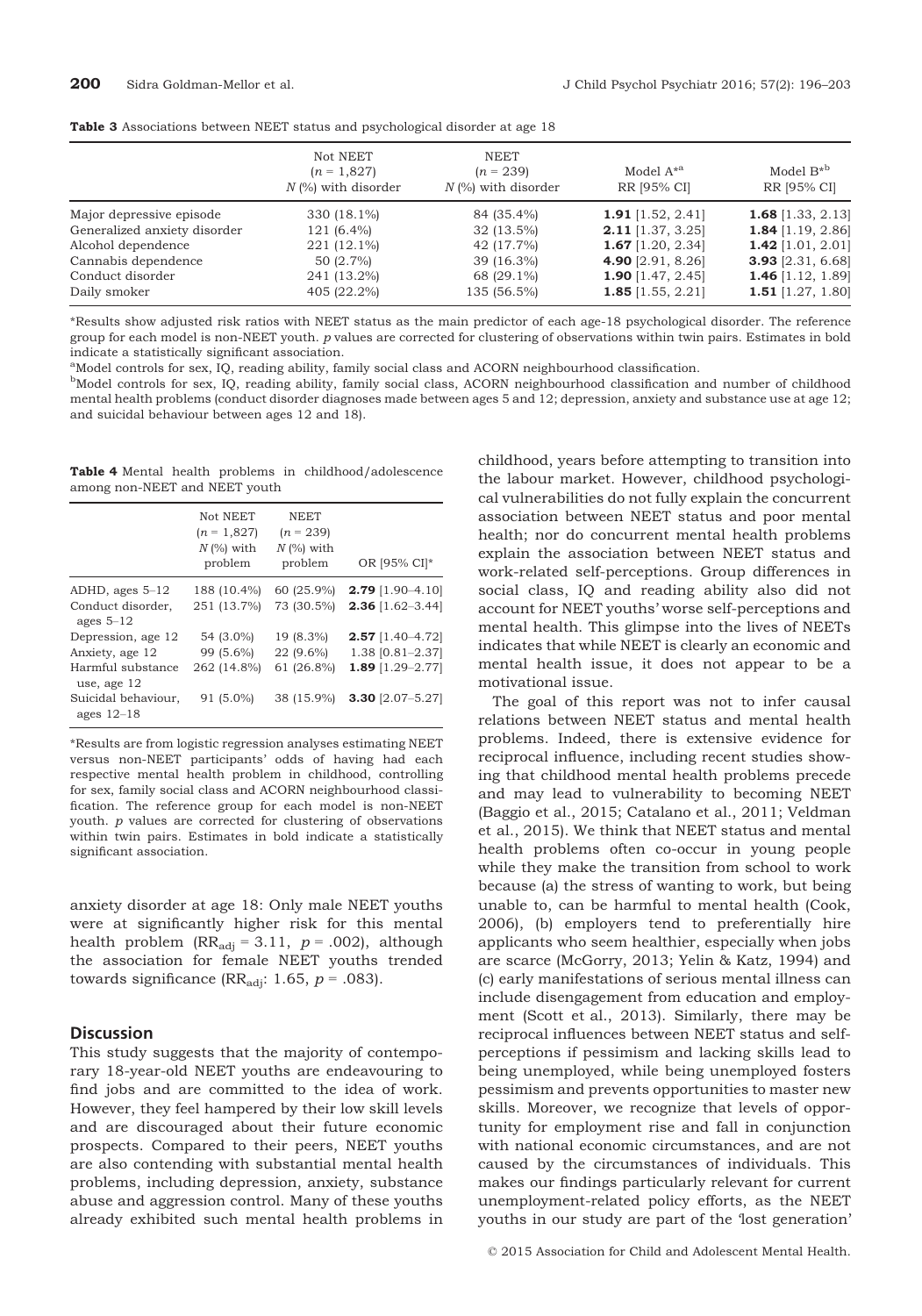

Figure 1 Bars show the percentage of 18-year-old not in education, employment, or training (NEET) and non-NEET Environmental Risk study participants who had had a serious mental health problem during childhood or early adolescence. Mental health problems include attention-deficit/hyperactivity disorder and conduct disorder diagnoses made between ages 5 and 12; depression, anxiety and substance use at age 12; and suicidal behaviour between ages 12 and 18

struggling to enter the labour force during the worst economic climate in decades.

The objective of our report was to draw attention to the lives of NEET youths and their mental health needs. Our results suggest that these needs take three primary forms. First, NEET participants' self-perception that they lack skills is probably accurate. More young people should be trained in professional/ technical and 'soft' skills, which may also enhance optimism. Second, reducing NEET youths' depression, anxiety and substance abuse problems by providing them with mental health services may enable them to more effectively cope with challenges, develop confidence in their abilities, and take better advantage of training and back-to-work opportunities (Cook, 2006; Tandon et al., 2015). Third, it will be critical to identify and provide enhanced educational guidance to young adolescents (i.e.  $\leq$ 18 years) with mental health problems (Scott et al., 2013). It should be appreciated that these adolescents are at high risk for future economic disengagement.

It is not our intention to foster stigma or damage the prospects of NEET youth by adding the stereotype of 'mentally ill' to the stereotype of 'unmotivated.' Instead, our view is that treating their mental health problems early may be an intervention target with long-term dividends for the children themselves as well as society (McGorry, 2013). Recent reports suggest that most British adolescents visit their GPs several times per year, which could provide opportunities to query mental health and substance abuse issues in primary care settings (Hagell, Coleman, & Brooks, 2013). However, the level of investment in child and adolescent mental health services in the United Kingdom is low and has further decreased in the face of the economic downturn (UK Department for Children & Health, 2010); moreover, coordination of care for young people transitioning out of

adolescent mental health services into adult services is poor (Singh et al., 2010). Health service models that increase engagement and provide intensive employment support among economically inactive youths with mental health problems may be a more useful approach (Bond, Drake, & Becker, 2012; Scott et al., 2013).

There are limitations to our study. Our analysis was restricted to 18-year olds, a subset of the larger NEET population. We could not examine whether the associations between NEET status, self-perceived economic prospects, and mental health are similar among previous cohorts of young people. Our sample comprised twins, and whether their experience of NEET matches that of singletons is unknown. However, the NEET rate among our twins (11.6%) is similar to the official 12.5% rate reported by the UK Department for Education (Department for Education, 2013), and base rates of mental health problems in twins are very similar to population prevalence estimates (Kendler, Martin, Heath, & Eaves, 1995). Our findings are also consistent with earlier work showing that NEET youths are much more likely to come from socioeconomically deprived families and neighbourhoods (e.g. Benjet et al., 2012; Bynner & Parsons, 2002). The E-Risk study was not designed purposely to investigate NEET, as youth unemployment rose after the study began. As a result, we lacked information on how long participants have been NEET, and lacked the monthto-month assessments needed to pin down sequential order between onset of 18-year-olds' NEET status and changes in their mental status. Nevertheless, our prospective study waves (beginning early in life) revealed that some NEET youths' mental health problems were of long standing. Additional methodological strengths of our study include its use of a representative birth cohort with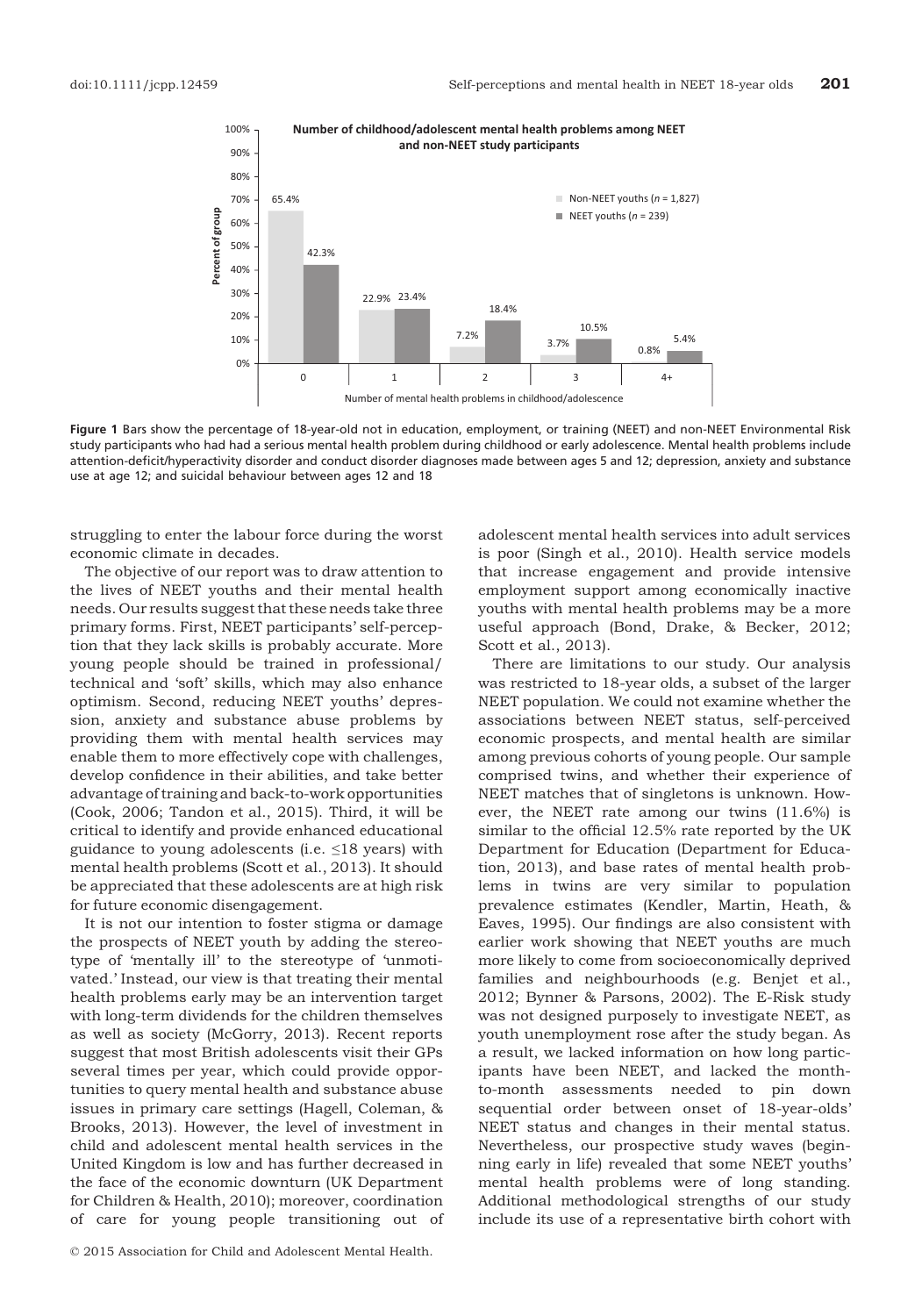good retention, and a comprehensive interview assessment of young people's attitudes about work and their own economic abilities.

The current high levels of youth unemployment in Europe and the United States are of grave concern. Policymakers and social welfare advocates continue to look for ways to improve the labour market outcomes of economically inactive young people (Eurofound, 2012). Our study contributes to this effort by highlighting the necessity of incorporating mental health services into youth career support initiatives. NEET youths are often assumed to be unwilling to work (e.g. 'Private companies to get up to £2,200 for getting lazy teenagers out of bed,' Metro, 2012). Our analyses suggest, instead, that NEETs are as motivated as their peers, but many face longstanding psychological challenges that put them at a disadvantage when seeking employment. In an economic context that presents structural barriers to all would-be workers, NEET youths' psychological vulnerabilities place them at even greater risk for a constellation of long-term socioeconomic perils.

## Supporting information

Additional Supporting Information may be found in the online version of this article:

Table S1. Brief description of E-Risk work engagement and work preparedness measures.

Table S2. Education and work among E-Risk youths at age 18.

#### Acknowledgements

The E-Risk Study is funded by the Medical Research Council (UKMRC grant G1002190). Additional support was provided by ESRC grant RES-177-25-0013, NICHD grants HD061298 and HD077482, and by the Jacobs Foundation. S. G-M. was supported by a postdoctoral fellowship provided by the National Institute of Child Health and Human Development (T32-HD07376) through the Center for Developmental Science, University of North Carolina at Chapel Hill. Candice Odgers was supported by a William T. Grant Foundation Young Investigator Award. Helen Fisher was supported by a UKMRC Population Health Scientist fellowship (G1002366) and an MQ Fellows Award (MQ14F40).

S.G-M. confirms that she had full access to all the data in the study, and takes responsibility for the integrity of the data and the accuracy of the data analysis.

The authors are grateful to the Study members, their families and teachers. Thanks go to CACI, Inc., Carmine Pariante, Jonathan Mill, and to members of the E-Risk team for their dedication, hard work, and insights.

The authors have declared that they have no competing or potential conflicts of interest.

#### Correspondence

Sidra Goldman-Mellor, School of Social Sciences, Humanities, and Arts, University of California, Merced, 5200 Lake Rd., Merced, CA, USA; Email: sgoldmanmellor@ucmerced.edu

# Key points

- NEET youth are a prevalent and highly stigmatized group in the United Kingdom
- NEET youth are at high risk for long-term economic and social adversity, and are costly to government
- Our study suggests that most NEET youth are endeavouring to find jobs and are committed to the idea of work • However, NEET youth feel hampered by their low skill levels and are discouraged about their future economic
- prospects
- NEET youth are also contending with more mental health and substance abuse problems (past and concurrent) when compared to their peers

#### References

- ACEVO Commission on Youth Unemployment. (2012). Youth unemployment: The crisis we cannot afford. London, UK: ACEVO. Available from: [https://www.acevo.org.uk/](https://www.acevo.org.uk/publications/youth-unemployment-crisis-we-cannot-afford) [publications/youth-unemployment-crisis-we-cannot-afford](https://www.acevo.org.uk/publications/youth-unemployment-crisis-we-cannot-afford) [last accessed 19 August 2015].
- Baggio, S., Iglesias, K., Deline, S., Studer, J., Henchoz, Y., Mohler-kuo, M., & Gmel, G. (2015). Not in education, employment, or training status among young Swiss men: Longitudinal associations with mental health and substance use. Journal of Adolescent Health, 56, 238– 243.
- Benjet, C., Hernandez-Montoya, D., Borges, G., Mendez, E., Medina-Mora, M.E., & Aguilar-Gaxiola, S. (2012). Youth who neither study nor work: Mental health, education and employment. Salud Publica de México, 54, 410-417.
- Bond, G.R., Drake, R.E., & Becker, D.R. (2012). Generalizability of the Individual Placement and Support (IPS) model of supported employment outside the US. World Psychiatry, 11, 32–39.
- Bynner, J., & Parsons, S. (2002). Social exclusion and the transition from school to work: The case of young people not in education, employment, or training (NEET). Journal of Vocational Behavior, 60, 289–309.
- Carmichael, F., & Ward, R. (2001). Male unemployment and crime in England and Wales. Economics Letters, 73, 111–115.
- Catalano, R., Goldman-Mellor, S., Saxton, K., Margerison-Zilko, C., Subbaraman, M., LeWinn, K., & Anderson, E. (2011). The health effects of economic decline. Annual Review of Public Health, 32, 431–450.
- Cook, J. (2006). Employment barriers for persons with psychiatric disabilities: Update of a report for the President's Commission. Psychiatric Services, 57, 1391–1405.

© 2015 Association for Child and Adolescent Mental Health.